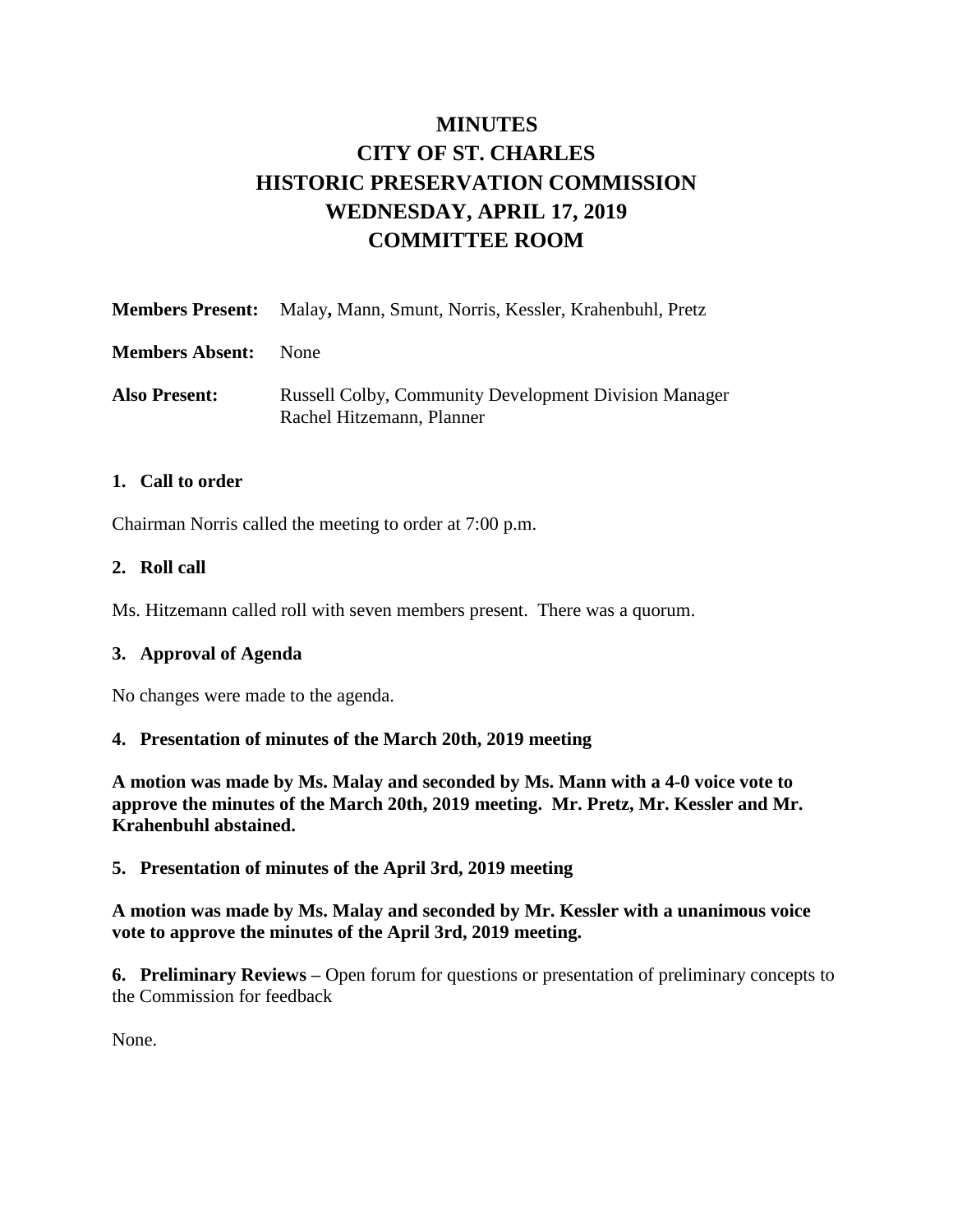Historic Preservation Commission Minutes – April 17, 2019 Page 2

### **7. Landmark Applications**

None.

## **8. Certificate of Appropriateness (COA) applications**

**a. 21 S. 4th St.**

The proposal is to change the location of a previously approved garage from  $4<sup>th</sup>$  Street to Walnut Street. The request is due to issues with grading and existing tree roots. The new plans still meet the code requirements.

#### **A motion was made by Ms. Malay and seconded by Dr. Smunt with a unanimous voice vote to approve the COA as presented.**

# **b. 118 N. 4th Ave.**

The proposal is for the replacement of a side staircase. The materials and style will be the same as the existing staircase, but it will be slightly larger to meet current code requirements.

**A motion was made by Ms. Malay and seconded by Dr. Smunt with a unanimous voice vote to approve the COA as presented.** 

### **c. 208 W. Main St.**

The proposal is for a sign for a new business. It is an aluminum box sign with an acrylic face that will be internally illuminated with LED lighting. Dr. Smunt recommended leaving the existing gooseneck lighting in place, but removing the bulb if it is not going to be used. Ms. Malay suggested defining the red lettering to improve the look when it is illuminated.

**A motion was made by Dr. Smunt and seconded by Ms. Malay with a unanimous voice vote to approve the COA with the condition that the gooseneck light above the sign not be removed from the building; it does not need to be used to illuminate the sign.** 

### **d. 619 W. Main St.**

Approval was previously granted to open up the side porch. The proposal is for the installation of detail elements onto that porch to match the details found on the front porch. This includes the columns and decorative trim. The deck flooring will be replaced and the concrete steps will be removed.

**A motion was made by Mr. Krahenbuhl and seconded by Ms. Malay with a unanimous voice vote to approve the COA to match the front porch with custom columns and posts; to remove the concrete steps; and to replace the secondary flooring.**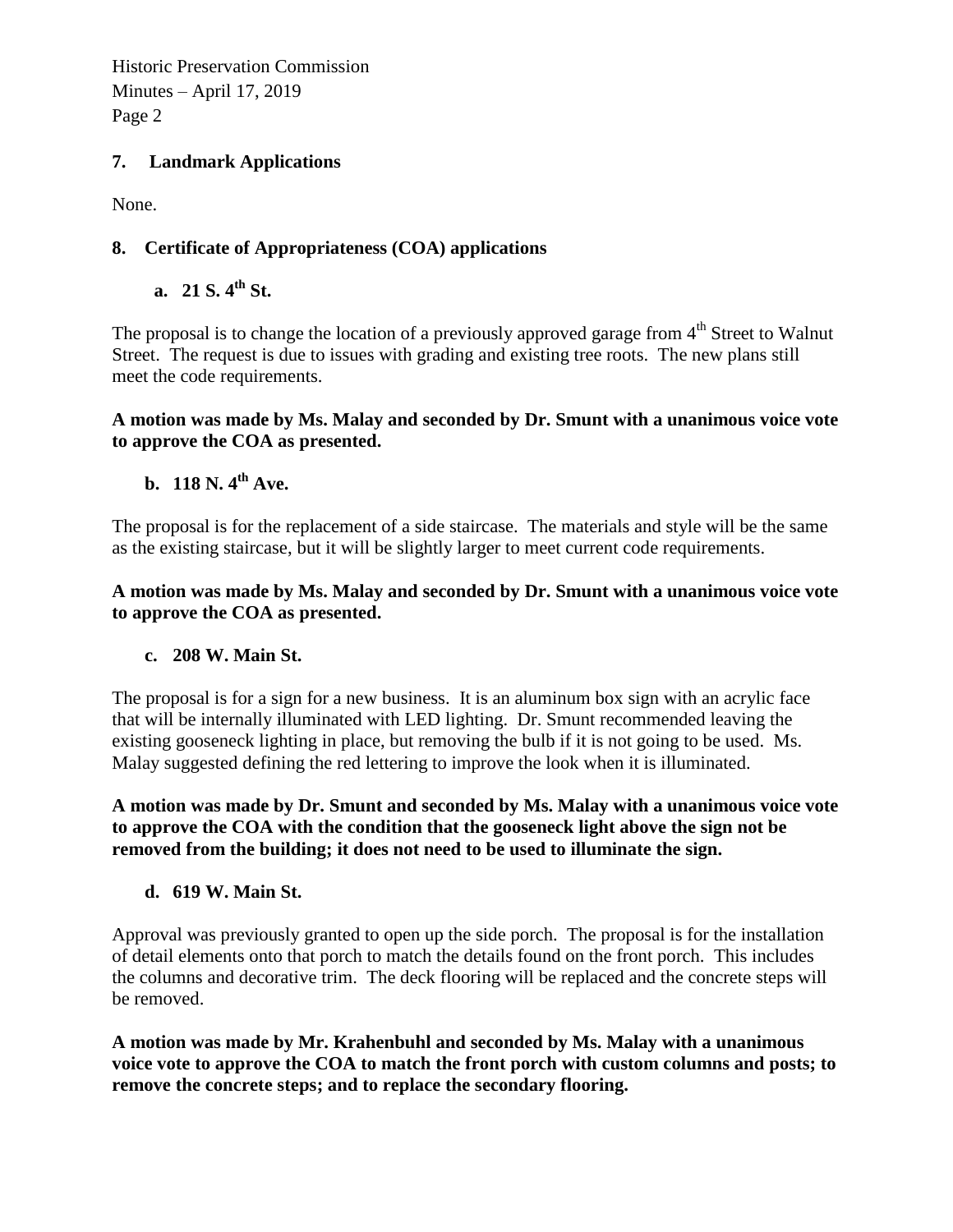Historic Preservation Commission Minutes – April 17, 2019 Page 3

### **e. 214 Walnut St.**

The proposal is to replace the lower level windows with aluminum clad double pane windows. The storm windows will be removed.

## **A motion was made by Ms. Malay and seconded by Dr. Smunt with a unanimous voice vote to approve the COA as presented.**

# **f. 214 W. Main St.**

The proposal is to install a gazebo in the rear patio and mount it as a permanent structure. The plan meets setback and code requirements.

**A motion was made by Ms. Malay and seconded by Dr. Smunt with a unanimous voice vote to approve the COA as presented.** 

## **g. 10 Illinois St.**

The proposal is for a non-illuminated, double-faced projecting sign to be placed above the entry door.

### **A motion was made by Ms. Malay and seconded by Mr. Kessler with a unanimous voice vote to approve the COA as presented.**

# **h. 403 S. 6th St.**

Dr. Smunt recused himself from the Commission and presented this item as a St. Charles resident.

The proposal is for the demolition of an existing garage and replacement with a new detached garage. The item was previously discussed during a concept review. The square footage has been reduced to meet code requirements. The materials include using Hardie siding with a 3" reveal and cedar shingles.

### **A motion was made by Ms. Malay and seconded by Mr. Krahenbuhl with a 5-0 voice vote to approve the COA as presented. Dr. Smunt recused himself from this item.**

# **9. Grant Applications**

a. **117 N. 5th Ave.** 

The Commission previously approved a COA for window replacements. The applicant is now seeking a Residential Façade Improvement Grant to assist with this project. Pictures of the windows were shown.